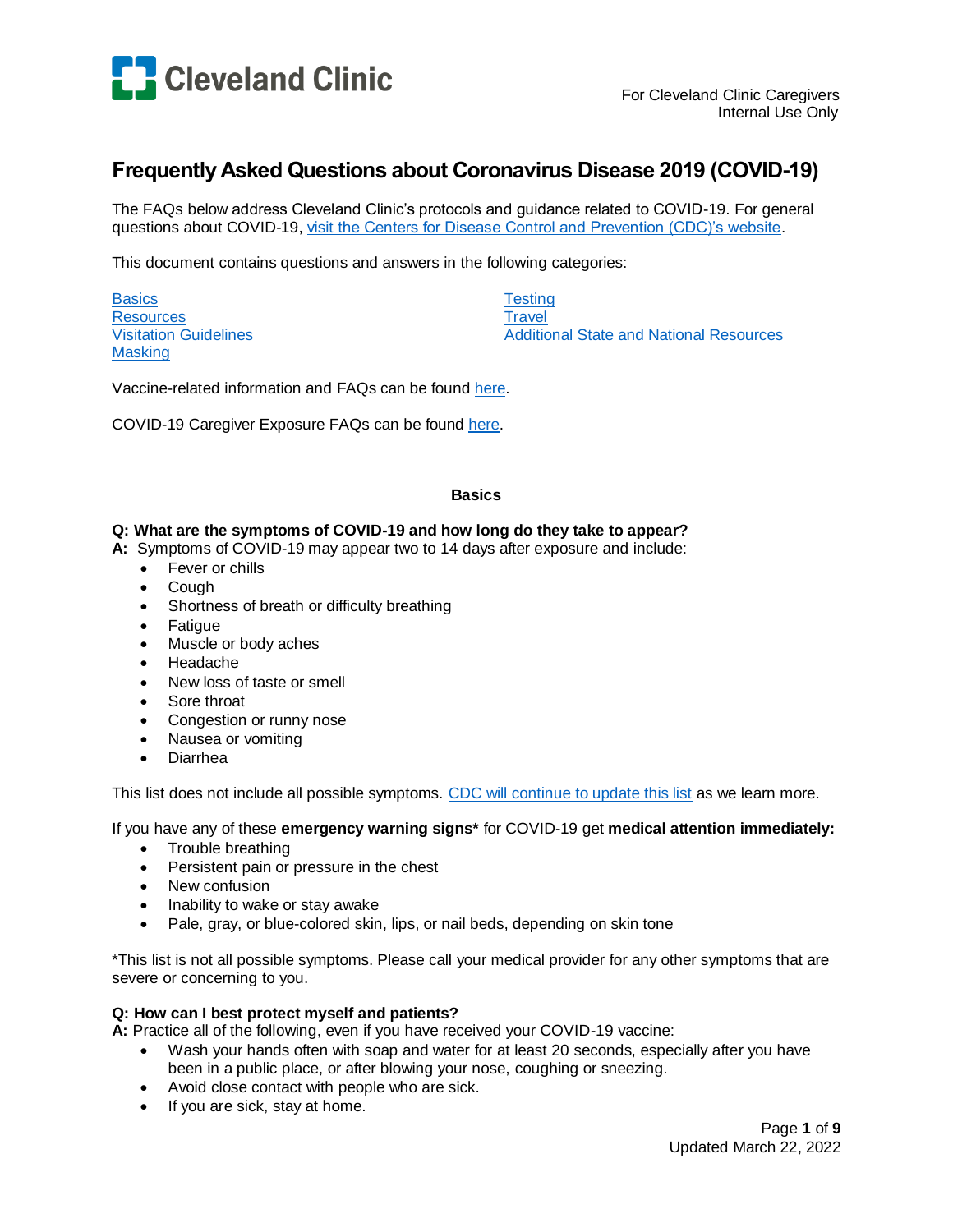

- Cover your mouth and nose with a mask when in public.
- Cover coughs and sneezes with a tissue or the inside of your elbow.
- Clean and disinfect frequently touched surfaces.

### **Q: What safety precautions are in place at Cleveland Clinic facilities?**

**A:** The safety of our patients and caregivers remains our top priority. As such, several precautions are in place at our facilities, including:

- Screening of patients and permitted visitors for potential COVID-19 symptoms, including a temperature scan.
- Requesting patients and visitors sanitize their hands inside our facilities.
- Requiring visitors to wear a mask at all times while inside our facilities in Ohio and Florida.
- Requiring outpatients and patients in the Emergency Department to wear a mask while inside our facilities in Ohio and Florida.
- Strongly encouraging inpatients to wear a mask while inside our facilities in Ohio and Florida.
- Caregivers will be expected to sanitize hands and follow masking and personal protective equipment (PPE) recommendations.
- Reminders for social and physical distancing, and less furniture in our lobbies and waiting areas.
- Continued extensive cleaning of all elevators, door handles and common areas.
- Using four statewide visitation levels yellow, orange, red and purple at our Florida and Ohio facilities. The visitation levels are based on data about how COVID-19 is spreading, including state public health information.

#### **Resources**

#### <span id="page-1-0"></span>**Q. What online resources exist for caregivers?**

**A:** You can access COVID-19 information, protocols and other resources from the [COVID-19 toolkit](http://portals.ccf.org/occ/Infection-Prevention/Coronavirus-Disease-2019-COVID-19) on the intranet, or at [clevelandclinic.org/covid19,](https://my.clevelandclinic.org/landing/medical-professionals-preparing-for-coronavirus) where most COVID-19 toolkit content is replicated and available when you are not connected to the Cleveland Clinic network.

### **Q: Is there a specific hotline for caregivers who believe they have COVID-19?**

**A:** Yes, in Ohio, call our Caregiver COVID-19 Hotline at 216.445.8246 if you have symptoms or may have been exposed. Florida caregivers should call 800.546.4149, and Nevada caregivers can call their Occupational Health Department at 702.249.0198.

#### **Q: How can members of the community in Ohio help with supplies?**

**A:** In response to the Northeast Ohio community's generous requests to provide assistance during the ongoing COVID-19 pandemic, Cleveland Clinic launched [a COVID-19 Community Response Campaign.](https://give.ccf.org/campaign/covid-19/c276951?_ga=2.186190953.1589136372.1585247978-645005560.1584134111)

### **Visitation Guidelines**

#### <span id="page-1-1"></span>**Q: What restrictions are in place for visitors going to Cleveland Clinic facilities?**

**A:** Visit [www.ClevelandClinic.org/visitation](http://www.clevelandclinic.org/visitation) to see which visitation guidelines are in place in Ohio and Florida.

Remember, our visitation levels are guidelines and local discretion is necessary to assess whether the ability to maintain social distancing is possible in your areas. Ask visitors to understand that if spacing constraints exist, we may need to redirect them. Contact the Ombudsman office at 216.444.2544 for further support or concerns.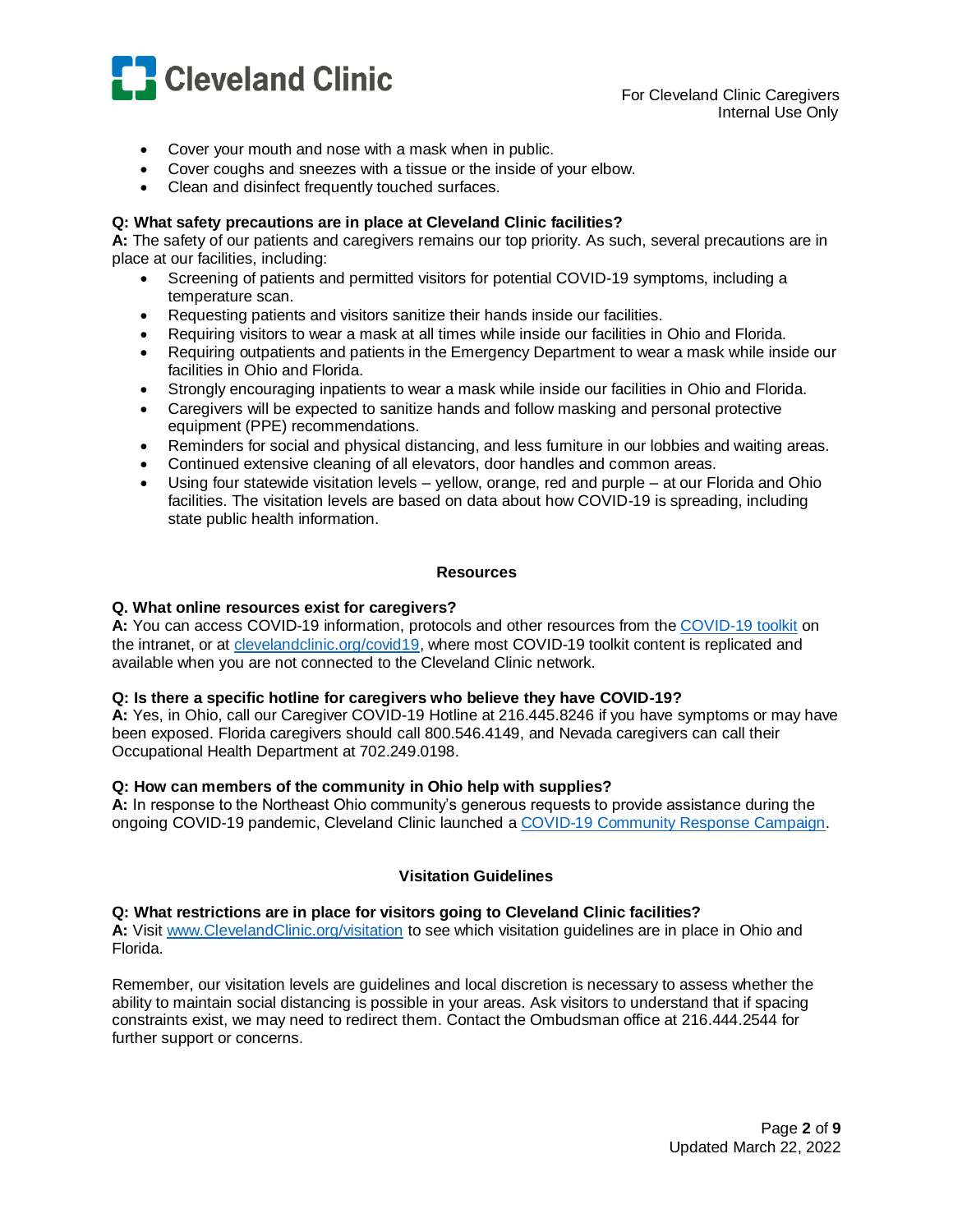

# **Q: What is the current visitation level?**

**A:** As of Feb. 22, 2022, Ohio and Florida are at level **ORANGE** — [view Ohio details](https://dnndocuments.ccf.org/occ/COVID19/4%20Visitation%20Guidelines/Current%20Ohio%20Visitation%20Level.pdf) and [view Florida](https://dnndocuments.ccf.org/occ/_layouts/15/WopiFrame.aspx?sourcedoc=/occ/COVID19/4%20Visitation%20Guidelines/Current%20Florida%20Visitation%20Level.pdf&action=default)  [details](https://dnndocuments.ccf.org/occ/_layouts/15/WopiFrame.aspx?sourcedoc=/occ/COVID19/4%20Visitation%20Guidelines/Current%20Florida%20Visitation%20Level.pdf&action=default).

# **Q: How are the visitation guidelines determined?**

**A:** The visitation guidelines are based on data about how COVID-19 is spreading, including state public health information.

### **Q: What do visitors need to know?**

**A:** Below is a list of important information for visitors to Cleveland Clinic facilities in Ohio and Florida:

- Visitation hours are 7 a.m. to 9 p.m. every day. Visitors to adult inpatient settings will not be permitted to enter our facilities between 9 p.m. and 7 a.m. unless a compassionate exception applies.
- Anyone who has tested positive for COVID-19 or has been exposed to someone who tested positive for COVID-19 can visit a patient at least 10 days after testing positive or being exposed.
- We are still requiring masks upon entering our facilities. Visitors are required to wear a mask, symptom screen and sanitize their hands upon entering our facilities. Masks from home may be worn, or masks will be provided at entrances.
- All visitors to patients with COVID-19 must wear personal protective equipment (PPE) and follow all other safety precautions specific to those units. [View guidelines for visitors to patients with](https://dnndocuments.ccf.org/occ/_layouts/15/WopiFrame.aspx?sourcedoc=/occ/COVID19/4%20Visitation%20Guidelines/21-CCC-2291409%20Guidelines%20Visiting%20COVID%2B%20patients%20v3.pdf&action=default)  [COVID-19](https://dnndocuments.ccf.org/occ/_layouts/15/WopiFrame.aspx?sourcedoc=/occ/COVID19/4%20Visitation%20Guidelines/21-CCC-2291409%20Guidelines%20Visiting%20COVID%2B%20patients%20v3.pdf&action=default).
- Visitors must respect SAFE Six (feet) Away From Everyone to help keep our community safe from this highly contagious virus.
- If spacing constraints exist, we may need to redirect visitors for their safety and the safety of caregivers and patients.
- Visitors must stay near the patient they are visiting while inside their room. They must not sit at the end of the bed to help maintain physical distancing.

### **Q: When in-person visitation is restricted, what are some examples of compassionate exceptions we can make for patients and their families?**

**A:** Compassionate exceptions may apply to inpatients and outpatients. Examples of compassionate exceptions include, but are not limited to, when a patient is:

- Near the end of life
- experiencing a challenging situation, such as a life-changing diagnosis, prolonged hospitalization, limited cognitive abilities, etc.
- having clergy visits and spiritual care needs
- in need of language barrier assistance
- being discharged

### **Q: How do we apply compassionate exceptions to visitation for patients in our care?**

**A:** Care team members should work together to look for and offer ways to connect patients to families, if a patient would benefit from such a visit. The nursing unit manager is the best resource to connect with, should such needs arise. If further support or questions with these discussions are necessary, the nursing director or ombudsman can be available to help the team.

Compassionate exceptions must be approved by the nursing unit manager before adding the names of the visitor(s) to the Designated Visitor list in Epic. If a compassionate exception cannot be offered, help patients and loved ones connect virtually and on the phone.

### **Q: How can we support patients who are not permitted visitors?**

<span id="page-2-0"></span>**A:** Whenever possible, continue to assist patients with virtual visits with their loved ones. [Find guidance](http://dnndocuments.ccf.org/occ/COVID19/Coronavirus%20-%20Virtual%20Visitation%20Reference%20Guide.pdf)  [here](http://dnndocuments.ccf.org/occ/COVID19/Coronavirus%20-%20Virtual%20Visitation%20Reference%20Guide.pdf).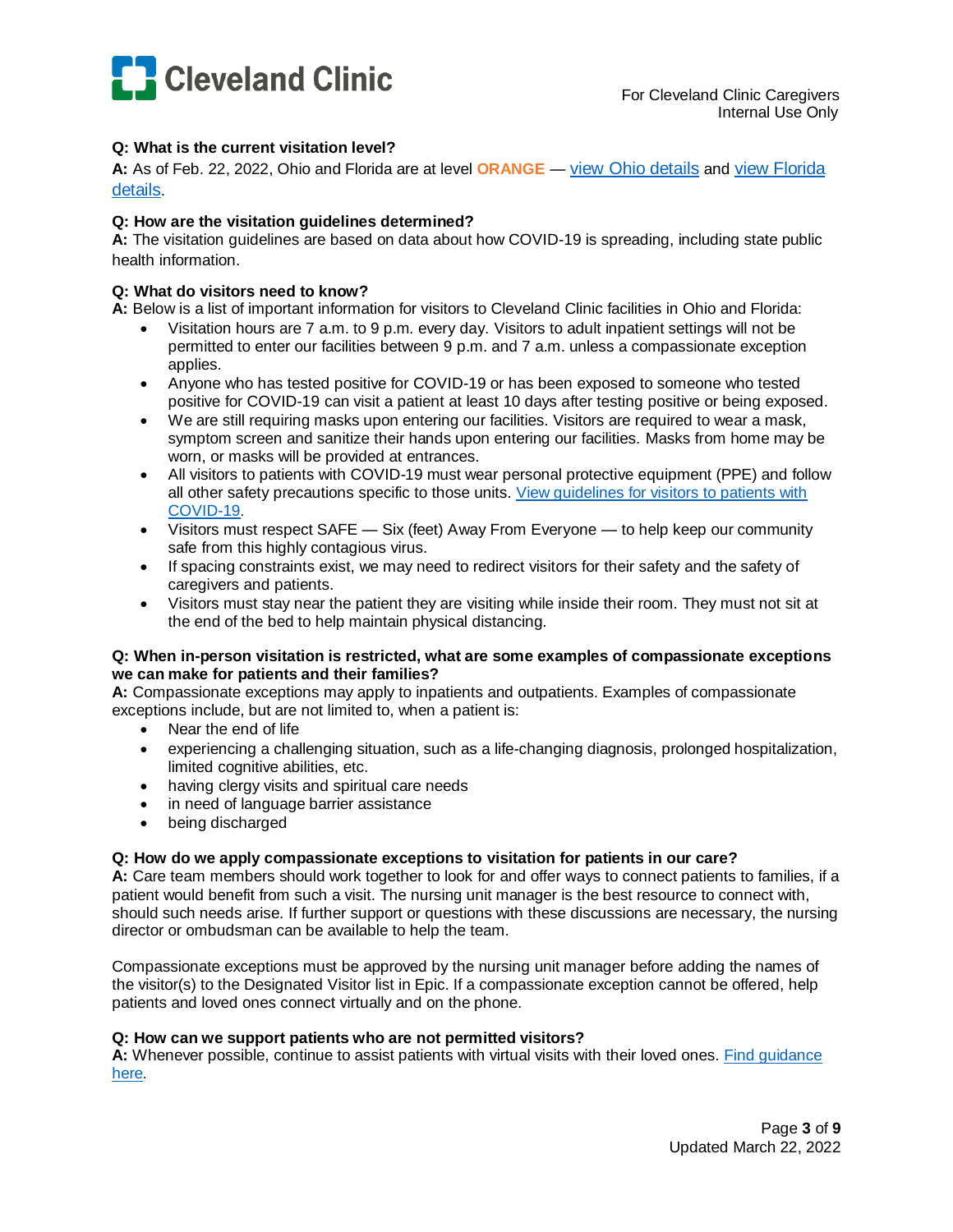

### **Masking**

### **Q: Which type of mask should I wear? Is it single use or reusable?**

**A:** In the U.S., caregivers are required to wear procedure ear loop masks inside our facilities. Refer to [this](http://dnndocuments.ccf.org/occ/_layouts/15/WopiFrame.aspx?sourcedoc=/occ/COVID19/2%20PPE/COVID-19%20How%20to%20Wear%20and%20How%20Not%20to%20Wear%20a%20Cloth%20Mask.PDF&action=default)  [visual aid](http://dnndocuments.ccf.org/occ/_layouts/15/WopiFrame.aspx?sourcedoc=/occ/COVID19/2%20PPE/COVID-19%20How%20to%20Wear%20and%20How%20Not%20to%20Wear%20a%20Cloth%20Mask.PDF&action=default) for proper ways to wear your mask. Caregivers should change masks when it is soiled or damaged. Do not wear a cloth mask over a procedure ear loop mask.

### **Q: How should I properly dispose of a used ear loop mask?**

**A:** Please dispose of your soiled or damaged mask in the garbage, handling by the ear loop. Wash or sanitize your hands, then put on a new mask.

### **Q: Which mask is required to be worn during the care of a patient confirmed or suspected to have COVID-19?**

**A:** All caregivers participating in the care of patients who are confirmed or suspected to have COVID-19 in any setting must wear a respirator mask (e.g., N95 or PAPR), in addition to a gown, gloves and eyewear (e.g., face shield or goggles).

### **Q: Where do you take off your PPE after caring for a patient confirmed or suspected to have COVID-19?**

**A:** Remove PPE upon exiting the patient room or area. You must remove the respirator mask (e.g., N95 or PAPR) last, and it can be removed just prior to exiting, at the room threshold or after exiting. A new ear loop procedure mask needs put on after the respirator mask is removed.

### **Q: Who should I contact with specific questions about masking requirements?**

A: Speak with your manager for more information or contact [your local Infection Preventionist.](http://dnndocuments.ccf.org/occ/InfectionPrevention/Cleveland%20Clinic%20Enterprise%20IP%20Contact%20List%20for%20web%20site%20with%20pics_.pdf) Questions may be emailed to Infection Prevention@ccf.org. You can also refer to the PPE Recommendations within [the COVID-19 toolkit](http://portals.ccf.org/occ/Infection-Prevention/COVID-19-Toolkit/PPE) for current information.

### **Q: If I have a medical condition that may exempt me from wearing an ear loop mask, how can I apply for an exemption?**

**A:** Submit your request and supporting medical documentation to [covid19@ccf.org.](mailto:covid19@ccf.org) You will be notified via email once your request is reviewed.

### **Q: Are patients and visitors required to wear a mask?**

**A:** Yes, at all Ohio and Florida locations, all visitors are required to wear a mask at all times while inside our facilities, unless they meet one of the very limited exceptions for health or behavioral conditions that prevents them from wearing one.

At all Ohio and Florida locations, all outpatients and patients in the Emergency Department are required to wear a mask while inside our facilities, unless they meet one of the very limited exceptions for health or behavioral conditions that prevents them from wearing one. Masks from home may be worn, or masks will be provided at entrances.

At all Ohio and Florida locations, inpatients are strongly encouraged to wear a mask while inside our facilities.

### **Q: What should I say to patients or fellow caregivers who are not wearing a mask and/or refuse to wear one?**

**A:** Refer to [these tips.](http://portals.ccf.org/today/Home/EDN-Masters/Article-Viewer/ArtMID/35805/ArticleID/33363/Patient-masking-updates-for-US-locations) Communication materials that help caregivers have these compassionate discussions are linked in the COVID-19 toolkit, under the "Caregivers" tab at the "Caregiver Communication Resources" link.

### **Q: Do I have to wear a mask in my private office or in meetings?**

**A:** Private spaces where you are alone do not require a mask. Masks should be worn when meeting with others in person.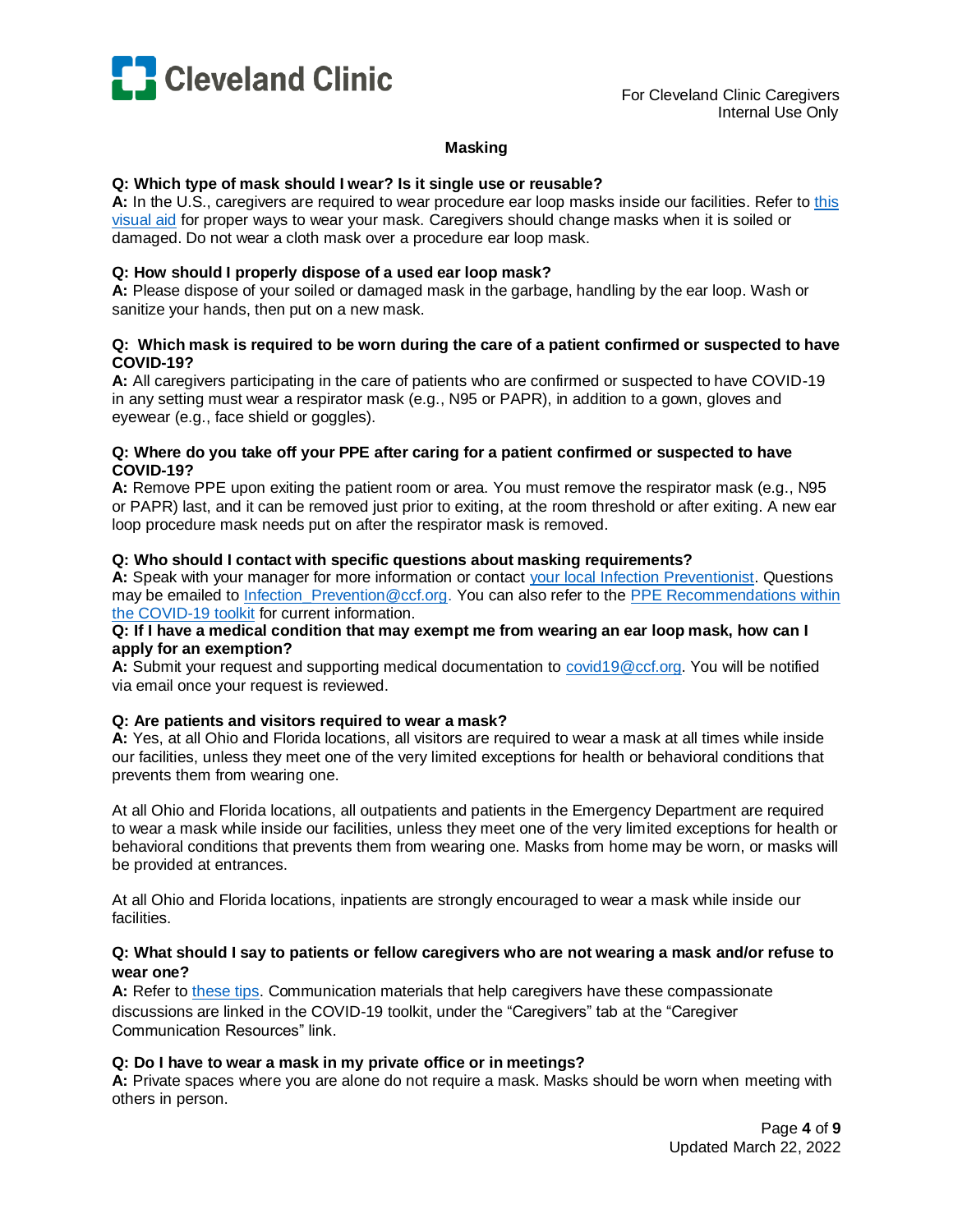

# **Testing**

### <span id="page-4-0"></span>**Q: What is our testing criteria for COVID-19 at Ohio locations?**

**A:** In Ohio, COVID-19 testing is available for patients who:

- Have symptoms of COVID-19 (refer to the [COVID-19 toolkit](http://dnndocuments.ccf.org/occ/COVID19/COVID%20Hotline_7.22.20.pdf) for a list of symptoms)
- Are admitted to the hospital
- Are requiring an overnight stay or admission. [Review this list](http://dnndocuments.ccf.org/occ/_layouts/15/WopiFrame.aspx?sourcedoc=/occ/COVID19/1%20Testing/Surgeries%20and%20Procedures%20requiring%20a%20COVID%20test.pdf&action=default) of surgeries and procedures requiring a COVID-19 test.
- Do not have symptoms of COVID-19, but have had close contact or exposure to someone with COVID-19
- Are requesting COVID-19 testing prior to travel, return to school/college, or childcare

Patients need to be evaluated by a clinician using Cleveland Clinic Express Care Online or in-person, and need a Cleveland Clinic electronic doctor's order to be tested.

### **Q: What is our testing criteria for COVID-19 at Florida locations?**

**A:** At Cleveland Clinic Indian River and Martin Health, anyone over the age of 5 who has COVID-19 symptoms, as defined by the CDC, is eligible for testing.

At Cleveland Clinic Weston, testing is available only for pre-operative patients and caregivers. Florida patients who meet criteria for COVID-19 testing will be given an appointment and directed to the testing location.

# **Q: If I'm a candidate for testing in Ohio, where should I go?**

**A:** There are many Cleveland Clinic COVID-19 testing sites in Northeast Ohio, including at all Express Cares and Urgent Cares in the region. [Click here for a full list.](http://dnndocuments.ccf.org/occ/_layouts/15/WopiFrame.aspx?sourcedoc=/occ/COVID19/1%20Testing/COVID-19%20Testing%20Locations%20and%20Hours.pdf&action=default) Note that an appointment and provider order are required to be tested at a Cleveland Clinic COVID-19 testing site.

Drive-up or on-site testing in Florida is located at the Weston Hospital at Cleveland Clinic Florida's main campus in Weston, Martin North Hospital in Stuart, Martin Health at St. Lucie West in Port St. Lucie and Indian River Hospital in Vero Beach.

# **Q: Do I need an appointment for testing?**

**A:** Yes**,** patients are tested by appointment only.

# **Q: Is there a rapid test available?**

**A:** Rapid COVID-19 testing is used for patients with high-risk conditions (ED admissions to behavioral health, Intensive Care Unit (ICU), or Labor and Delivery; ED admissions from a congregate living facility; ED admission with cancer/immunosuppression; transplant patients with an active organ offer; or patients undergoing emergent surgery with symptoms) OR admissions from the ED with COVID-19 symptoms.

Rapid testing is also available for those who are symptomatic and having urgent surgery (within 24 hours) and transplant patients with an active organ offer.

### **Q: How do patients get a COVID-19 test if required pre-surgery?**

**A:** Patients scheduled for procedures or surgery requiring admission or overnight stay require a COVID-19 test. All pediatric surgeries and some outpatient procedures also require testing. [Review the full list](http://dnndocuments.ccf.org/occ/_layouts/15/WopiFrame.aspx?sourcedoc=/occ/COVID19/1%20Testing/Surgeries%20and%20Procedures%20requiring%20a%20COVID%20test.pdf&action=default)  [here.](http://dnndocuments.ccf.org/occ/_layouts/15/WopiFrame.aspx?sourcedoc=/occ/COVID19/1%20Testing/Surgeries%20and%20Procedures%20requiring%20a%20COVID%20test.pdf&action=default) If testing is required, the patient will be tested for COVID-19 within three days, or 72 hours, prior to their surgery or procedure date. When a surgery or procedure is scheduled, a COVID-19 test will also be ordered. These patients also have the option of using the [SelfCheck™ COVID-19 Swabbing Kit,](https://my.clevelandclinic.org/landing/selfcheck-covid-19?utm_campaign=selfcheck-url&utm_medium=offline&utm_source=redirect&utm_content=selfcheck-url) which allows patients to collect a nasal swab sample at home.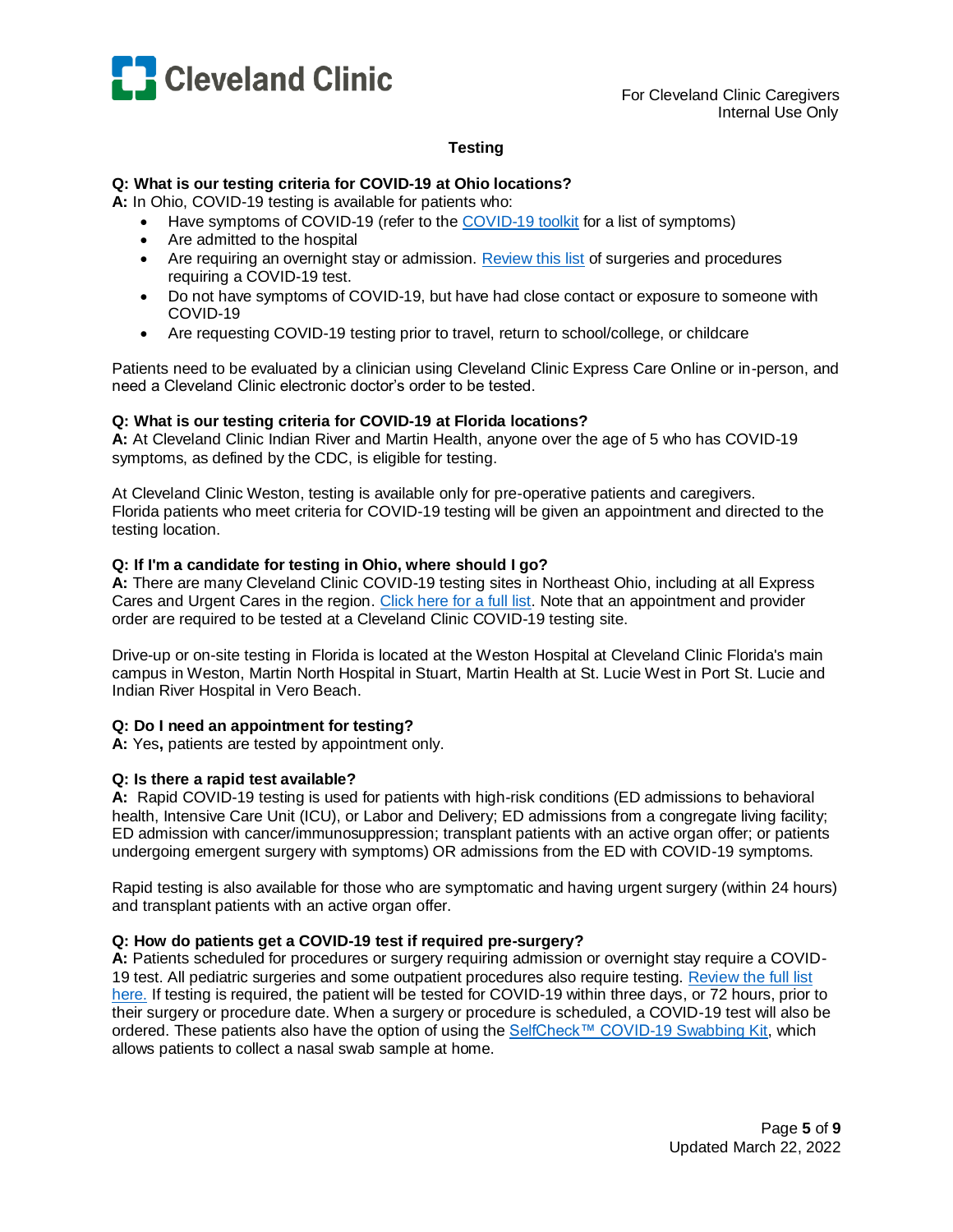

# **Q: Where can I learn more about SelfCheck?**

**A:** Visit th[e testing section of the COVID-19 toolkit](http://portals.ccf.org/occ/Infection-Prevention/COVID-19-Toolkit/Testing) for a caregiver primer and FAQ about SelfCheck. Patients can visit [our SelfCheck website](https://my.clevelandclinic.org/landing/selfcheck-covid-19?utm_campaign=selfcheck-url&utm_medium=offline&utm_source=redirect&utm_content=selfcheck-url) for instructions, FAQs and a list of SelfCheck pick up and drop off sites.

#### **Q: Can patients get a COVID-19 test at another, non-Cleveland Clinic location for their surgery or procedure?**

**A:** Yes, outside testing is accepted but all patients must have written documentation of their test and results that adhere to the three-day, or 72-hour, testing window.

### **Q: How long will results from a COVID-19 test take?**

**A:** For patients in the hospital, and those tested in our Emergency Departments who are considered very ill or at risk, results are available within 24 hours (on average). For patients being tested at our drive-thru facility or a pre-surgical testing location, results are available on average within a few days. Patients are asked to remain at home until their test results are released. Once processed, COVID-19 test results are now available immediately in a patient's MyChart, our secure online health management tool.

#### **Q: Are we testing hospitalized patients?**

**A:** All hospitalized patients (including those in observation status) in Ohio are tested for COVID-19, including hospital transfers and direct admissions.

#### **Q: Are we testing patients admitted through the Emergency Department?**

**A:** All admissions through the Emergency Department are tested for COVID-19 utilizing either the rapid or routine test based on patient risk factors and/or symptoms.

Rapid COVID-19 testing is used for patients with high-risk conditions (ED admissions to behavioral health, Intensive Care Unit (ICU), or Labor and Delivery; ED admissions from a congregate living facility; ED admission with cancer/immunosuppression; transplant patients with an active organ offer; or patients undergoing emergent surgery with symptoms) OR admissions from the ED with COVID-19 symptoms.

#### **Travel**

<span id="page-5-0"></span>Cleveland Clinic follows the Centers for Disease Control and Prevention (CDC) recommendations for safe domestic and international travel to protect patients, employees, family members and the community from the spread of COVID-19 infection.

Travel restrictions may vary based on whether you are fully vaccinated, not fully vaccinated, or unvaccinated.

Review these FAQs before you travel and contact the Caregiver COVID-19 Hotline if you have questions.

### **Cleveland Clinic Caregiver COVID-19 Hotline numbers**

**Ohio caregivers call 216.445.8246. Florida caregivers call 800.546.4149. Nevada caregivers call 702.249.0198.**

#### **Q: What travel restrictions exist for caregivers?**

**A:** Cleveland Clinic is restricting all domestic and international business travel through 2021. Please postpone requests to book business travel until this restriction is lifted. However, guidelines updated on April 15, 2021 state that caregivers may be eligible for work-related travel if they are invited to speak at events as a representative of Cleveland Clinic, pending approval. Note that this includes travel in adherence with local, state, national or international guidelines related to the pandemic. [Learn more.](http://portals.ccf.org/today/Home/EDN-Masters/Article-Viewer/ArtMID/35805/ArticleID/35760/Updated-guidelines-for-work-related-travel-for-speaking-engagements)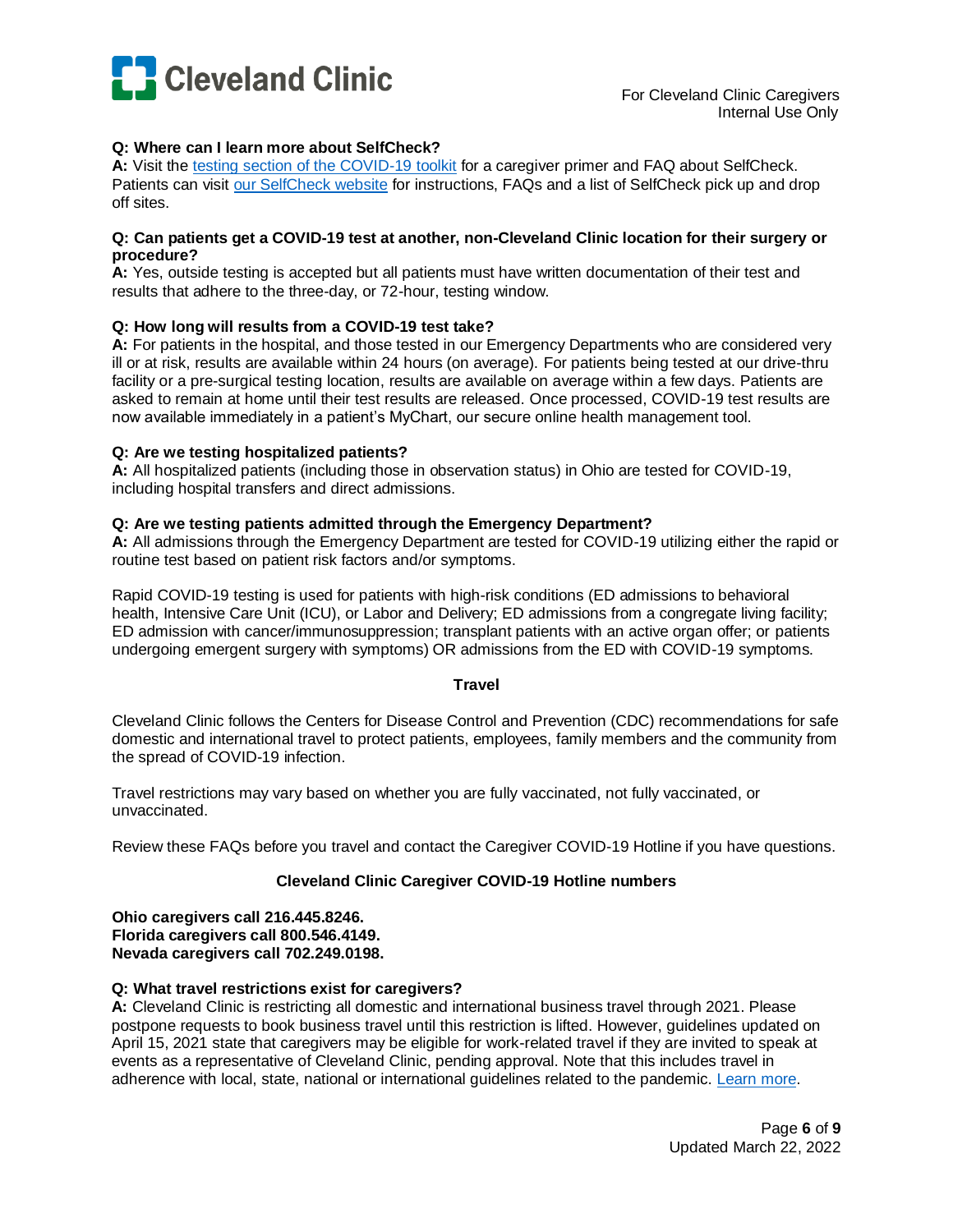

# **Domestic Travel**

**Q:** What should I do if I plan to travel domestically within the United States?

**A:** Cleveland Clinic follows CDC recommendations for domestic travel (out of state) during the COVID-19 pandemic. Refer to these [domestic travel guidelines](https://www.cdc.gov/coronavirus/2019-ncov/travelers/travel-during-covid19.html) and these recommendations for [safe travel by car](https://www.cdc.gov/coronavirus/2019-ncov/travelers/travel-risk.html#transportation)  [and air.](https://www.cdc.gov/coronavirus/2019-ncov/travelers/travel-risk.html#transportation) You may be required to contact the Caregiver COVID-19 Hotline for a return to work screening before your first scheduled work shift after your travel.

# **International Travel**

### **Q: What should I do if I plan to travel internationally?**

**A:** Cleveland Clinic follows CDC recommendations for safe international travel.

- Refer to these [international travel guidelines](https://www.cdc.gov/coronavirus/2019-ncov/travelers/international-travel-during-covid19.html) and review th[e Cleveland Clinic International Travel](https://ccf.policytech.com/docview/?docid=67268)  [Arrival Standard Operating Procedure \(SOP\)](https://ccf.policytech.com/docview/?docid=67268) when making plans for a trip.
- Learn more here about [travel recommendations by destination.](https://www.cdc.gov/coronavirus/2019-ncov/travelers/map-and-travel-notices.html)

Travel restrictions vary based on a caregiver's status as fully vaccinated, not fully vaccinated or unvaccinated.

### **Q: What determines vaccination status?**

**A:** There are three classifications of vaccination status:

- **Fully Vaccinated**: Two (2) weeks after second dose in a 2-dose series or two (2) weeks after a single-dose vaccine.
- **Not Fully Vaccinated**: Incomplete vaccination series or less than two (2) weeks after 2-dose series or single dose vaccine.
- **Unvaccinated**: No vaccination received.

# **Q: What should I do before I depart for the United States?**

**A:** All passengers coming to the United States, **including U.S. citizens and fully vaccinated people**, [are required](https://www.cdc.gov/coronavirus/2019-ncov/travelers/testing-international-air-travelers.html) to have a negative COVID-19 test result no more than three (3) days before travel or documentation of recovery from COVID-19 in the past three (3) months before boarding a flight to the United States. [Refer to these guidelines.](https://www.cdc.gov/coronavirus/2019-ncov/travelers/international-travel-during-covid19.html)

### **Q: What should I do after I arrive in the United States?**

**A:** Upon arrival to the United States, and before their first scheduled work shift, caregivers are required to call the Caregiver COVID-19 Hotline to obtain and adhere to the travel health [post-arrival screening requirements and other instructions.](https://www.cdc.gov/coronavirus/2019-ncov/travelers/infographic/infographic-international-quick-reference.html) Restrictions vary based on a caregiver's status as fully vaccinated, not fully vaccinated or unvaccinated.

### **Q: What if I recently recovered from COVID-19?**

**A:** Follow these CDC guidelines of what is required for [documentation of recovery](https://www.cdc.gov/coronavirus/2019-ncov/travelers/after-travel-precautions.html) after travel.

### **Q: Do travel restrictions vary for caregivers vaccinated outside of the United States?**

**A:** Yes. Contact the Caregiver COVID-19 Hotline for the steps you should follow.

# **Vaccination Status**

### **Q: What should I do if I am fully vaccinated?**

**A: Fully vaccinated caregivers** must follow these steps before returning to work:

- Upon arrival to the United States, and before their first scheduled work shift, caregivers are required to call the Caregiver COVID-19 Hotline to obtain and adhere to the travel health [post](https://www.cdc.gov/coronavirus/2019-ncov/travelers/infographic/infographic-international-quick-reference.html)[arrival screening requirements and other instructions.](https://www.cdc.gov/coronavirus/2019-ncov/travelers/infographic/infographic-international-quick-reference.html)
- Be tested for COVID-19 **three (3) to five (5) days** after arrival.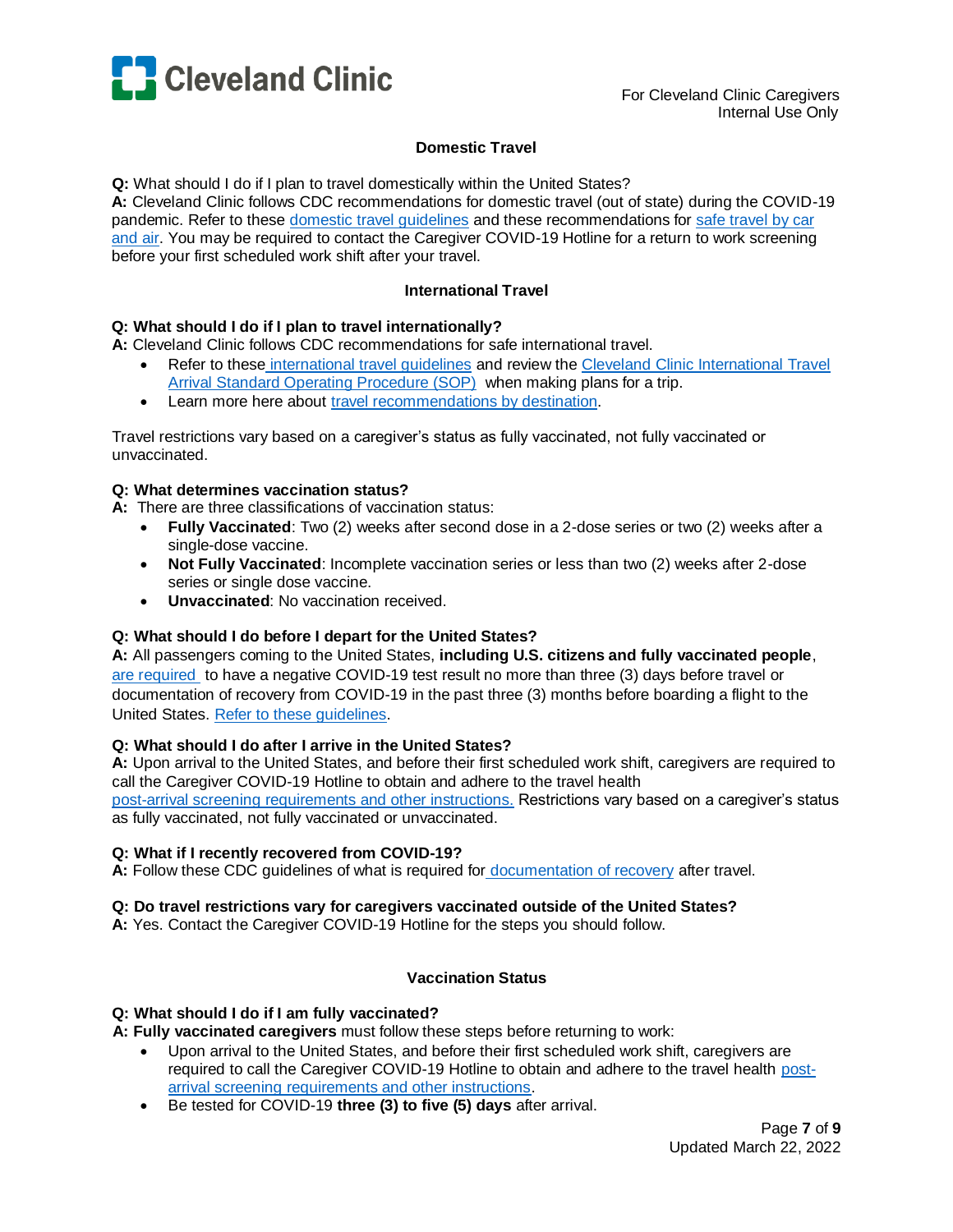

- Self-monitor for COVID-19 symptoms; isolate and get tested if you develop symptoms.
- Show documentation of full vaccination.

# **Q: What should I do if I am not fully vaccinated or unvaccinated?**

**A: Not fully vaccinated and unvaccinated caregivers** must follow these steps before returning to work:

- Upon arrival to the United States, and before their first scheduled work shift, caregivers are required to call the Caregiver COVID-19 Hotline to obtain and adhere to the [post-arrival screening](https://www.cdc.gov/coronavirus/2019-ncov/travelers/infographic/infographic-international-quick-reference.html)  [requirements and other instructions.](https://www.cdc.gov/coronavirus/2019-ncov/travelers/infographic/infographic-international-quick-reference.html)
- Be tested for COVID-19 **three (3) to five (5) days** after arrival.
- Stay home and **self-quarantine** for a full seven (**7) days** after travel.
	- Caregivers who test negative, must stay home and self-quarantine for the full seven (7) days.
	- **Caregivers who test positive, must [isolate](https://www.cdc.gov/coronavirus/2019-ncov/if-you-are-sick/isolation.html) to protect others from getting infected.** COVID-19 positive caregivers must follow the caregiver workflow for positive COVID-19 tests. Refer to the processes outlined for Ohio, Florida and Nevada caregivers in the [Cleveland Clinic International Travel Arrival Standard Operating Procedure](https://ccf.policytech.com/docview/?docid=67268)  [\(SOP\).](https://ccf.policytech.com/docview/?docid=67268)
	- Caregivers who do not get tested, must stay home and **self-quarantine** for **ten (10) days** after travel. They should also self-monitor for COVID-19 symptoms; isolate and get tested if symptoms develop.

### **Q: What if my family member traveled internationally in the last 14 days?**

**A:** If your family member traveled internationally in the last 14 days *and* feels sick with any of the COVID symptoms, call your Caregiver COVID-19 Hotline. Your family member should:

- Seek medical care right away. Before they go to a doctor's office or emergency room, call ahead and tell them about their recent travel and symptoms.
- Avoid contact with others.
- Not travel while sick.
- They should cover their mouth and nose with a tissue or their sleeve (not their hands) when coughing or sneezing.

Wash hands often with soap and water for 15-20 seconds. Use an alcohol-based hand sanitizer with at least 60% alcohol if soap and water are not available.

### **Q: Will I have to take PTO if I am required to self-quarantine?**

**A:** Talk to your manager about your schedule and refer to the [Attendance, Pay and Benefits section](http://dnndocuments.ccf.org/occ/_layouts/15/WopiFrame.aspx?sourcedoc=/occ/COVID19/5%20Caregivers/COVID-2019_Caregiver-Exposure-FAQs.pdf&action=default) of the Caregiver COVID-19 Exposure FAQs for more information.

<span id="page-7-0"></span>COVID-19 vaccinations are encouraged for all Cleveland Clinic caregivers, contractors and vendors. Receiving the vaccine is a personal choice and not a mandate. Learn more about our [caregiver vaccine](http://portals.ccf.org/occ/Infection-Prevention/COVID-19-Toolkit/Vaccines2)  [program.](http://portals.ccf.org/occ/Infection-Prevention/COVID-19-Toolkit/Vaccines2)